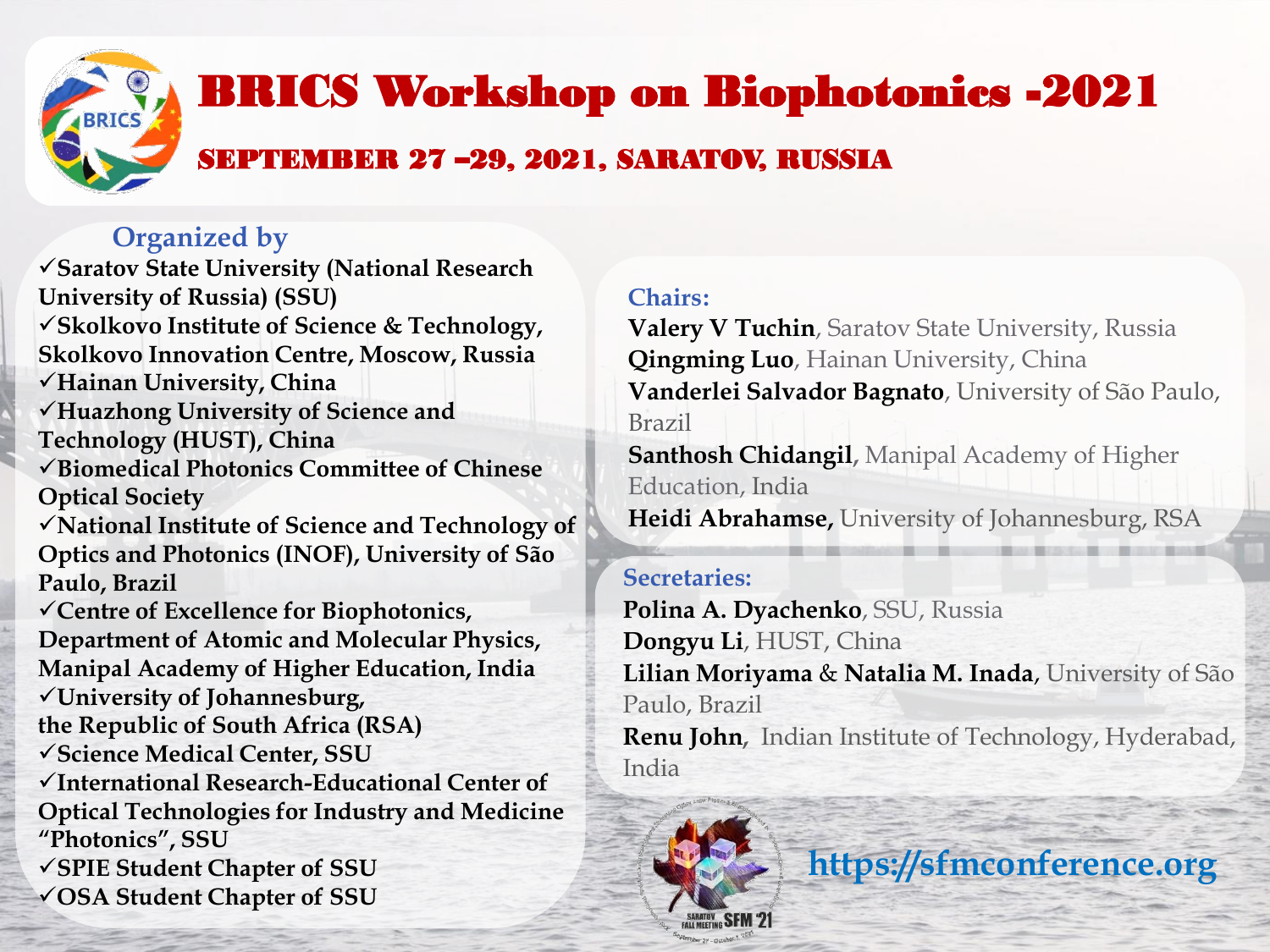

**Organizing/Program Committee: Ivan V. Fedosov, Anton A. Dyachenko, Elina A. Genina, Isabella A. Serebryakova, Michael M. Slepchenkov, Daria K. Tuchina** (SSU, Russia); **Dmitry A. Gorin** (Skoltech, Russia); **Dan Zhu** (HUST, China), **Qian Liu** (Hainan University, China); **Cristina Kurachi, Sebastião Pratavieira, Fernanda Alves, Lucas Danilo Dias** (University of São Paulo, Brazil); **Nirmalya Gosh** (Indian Institute of Science Education and Research, Kolkata, India), **Nirmal Mazunder** (Manipal Life Science Centre, MAHE, Manipal, India), **Jijo Lukose** (Department of Atomic and Molecular Physics, MAHE, Manipal, India); **Michael R Hamblin** (University of Johannesburg, RSA) **BRICS Workshop on Biophotonics - 2021** will be held online, on 27-29, Sept. 2021, and is intended to bring together scientists, engineers and clinical researchers from the BRICS countries of various fields of science involved in the application of optics, photonics and imaging technologies to solve urgent problems of biology and medicine. The scope of this Forum ranges from basic research to instrumentation, preclinical and clinical research, mainly in those areas where researchers from the BRICS countries are world leaders. The topics are extensive and will cover (but are not limited to) the following:

**Optical Interactions in Tissue and Cells**

**Biomedical Spectroscopy, Microscopy and Imaging**

- **Advanced Optical Techniques for Clinical Medicine**
- **Multimodal Biomedical Imaging**

**Nano/Biophotonics**

**Photonic Therapeutics, Diagnostics and Instrumentations**

- **Tissue Optical Clearing and Drug Delivery**
- **Antimicrobial and Antivirus Phototherapies**

**Official language of the meeting is English.**



**https://sfmconference.org**